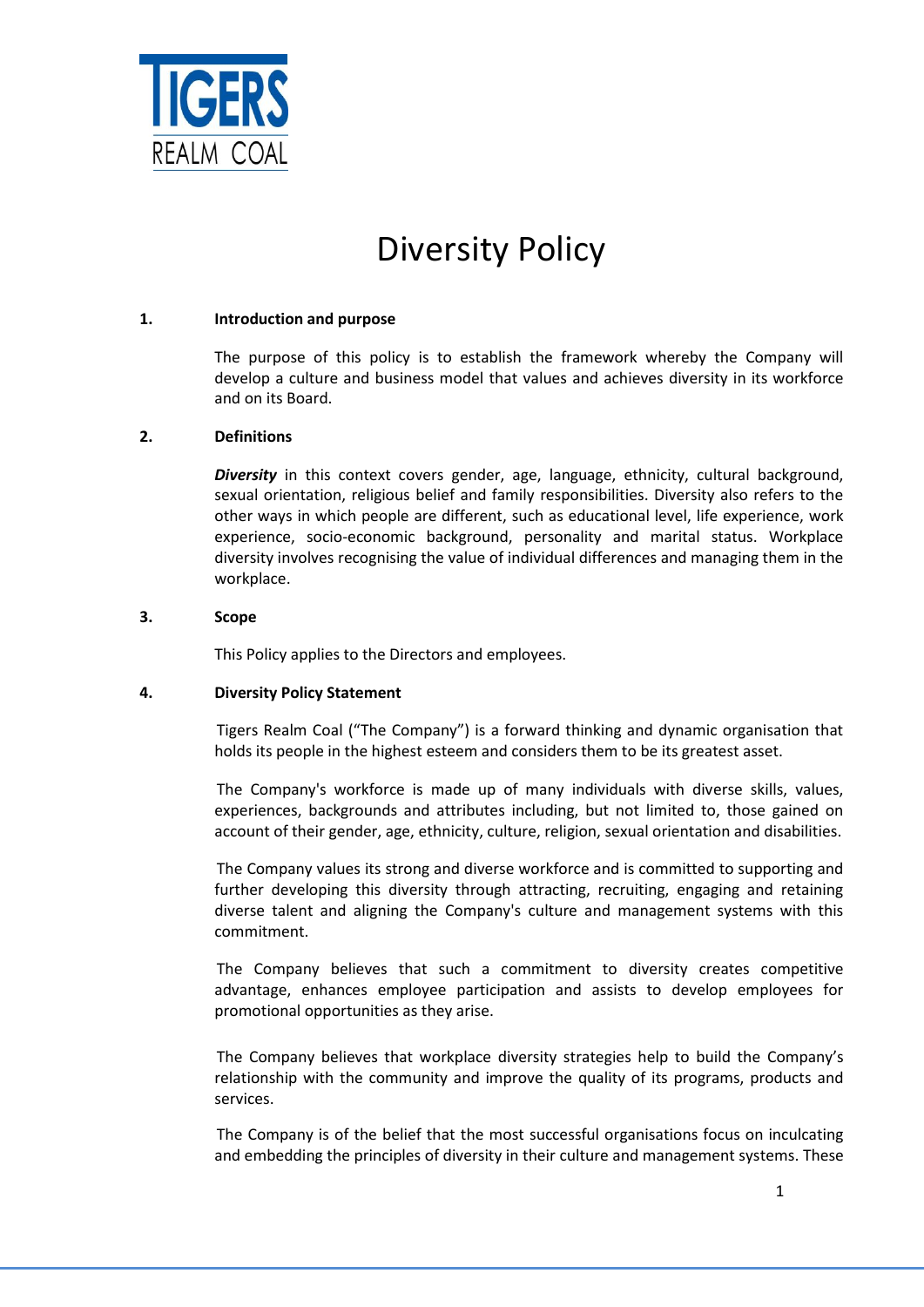

organisations truly value diversity and recognise it in the way they do business. Diversity is reflected in their approach to people management, including performance management. It is a core element in leadership and leadership development and reinforced through performance feedback and assessment.

In this way it is essential for the Company to embed the principles of diversity into its culture and management systems to enable it to continue to succeed and grow strong.

## **5. Key Strategies**

The Company is committed to providing and promoting a corporate culture which embraces diversity in line with the Diversity Policy Statement, and aims to do so via:

- (a) promoting the principles of merit and fairness when making decisions about recruitment, development, promotion, remuneration and flexible work arrangements;
- (b) having an overall transparent process for the review and appointment of senior management positions and Board members;
- (c) developing a statement as to the mix of skills and diversity that the Board is looking to achieve in membership of the Board and consider this when reviewing and considering appointment of Directors;
- (d) recruiting from a diverse pool of qualified candidates, engaging a professional search / recruitment firm, advertising vacancies widely, making efforts to identify prospective employees who have diversity attributes when selecting and appointing new employees (including senior management) and new Board members;
- (e) embedding the importance of diversity within the Company's culture by encouraging and fostering a commitment to diversity by leaders at all levels whilst recognising that diversity is the responsibility of all employees;
- (f) recognising that employees may have family responsibilities;
- (g) continuing to review and develop policies and procedures to ensure diversity within the organisation, and
- (h) consider how the achievement of the diversity measurable objectives can be incorporated into the KPI's for the Board, CEO and Senior Executives.

## **6. Key Initiatives and Programs**

The Company also aims to introduce and / or maintain programs and initiatives to assist with improving diversity within the organisation. The programs will be tailored to the specific locations and stage of the business development.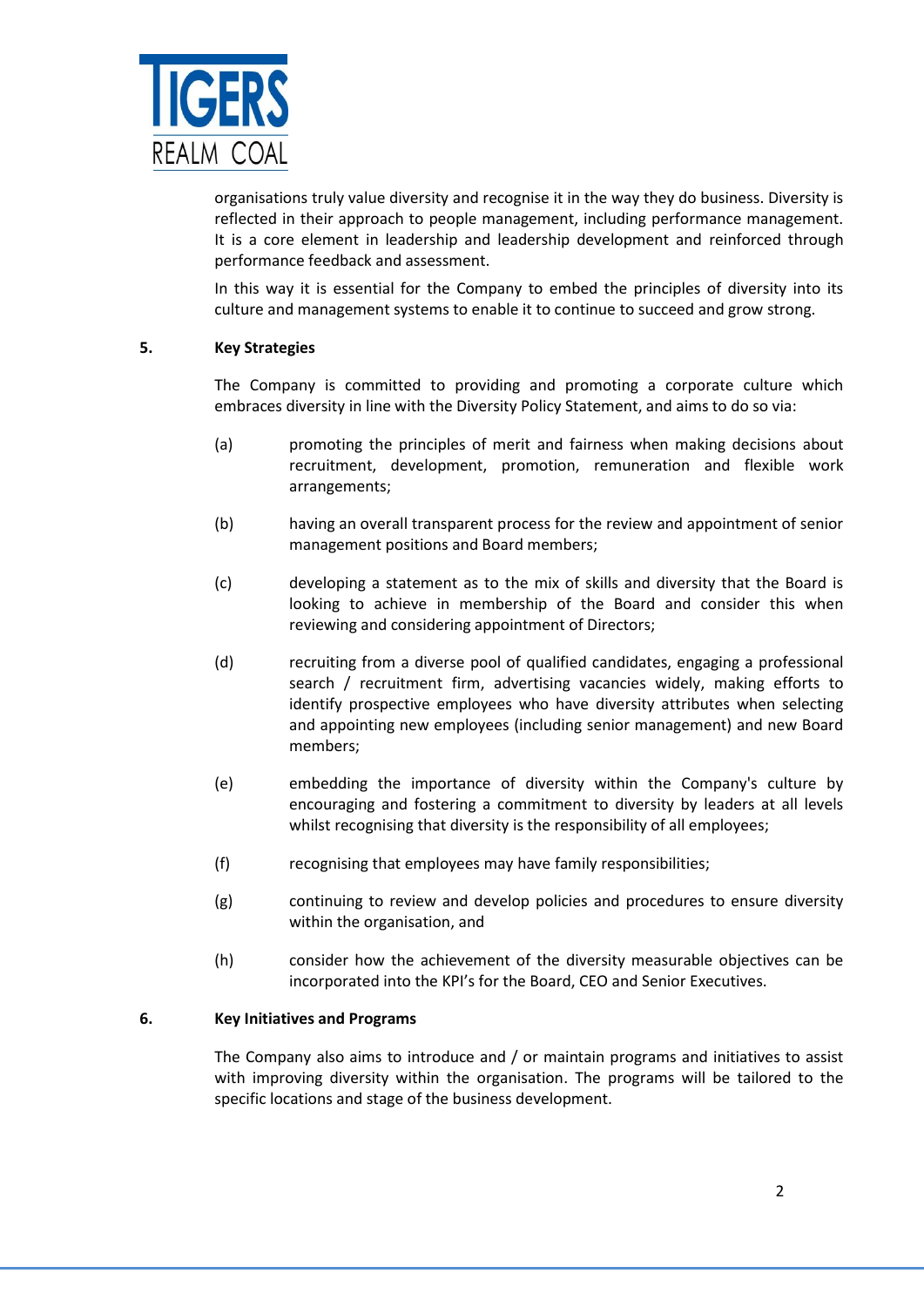

## **7. Measurable Objectives**

The Company will set and implement measurable objectives to achieve gender diversity. The Company may set and implement measurable objectives to achieve other aspects of diversity.

Management will develop within 24 months from the date of incorporation, for approval by the Board or its relevant sub-committee as appropriate, the measurable objectives.

Management will determine ways to measure its performance against these measurable objectives and this may involve setting annual targets and KPIs.

One of the measurements that will be measured will be the proportion of women employees in the Company, women in senior executive positions and women on the Board. This measurement will be included in the Company's Annual Report.

## **8. Measurement and Review**

At least annually, management will monitor, review and report to the Board (including via the Remuneration and Nomination Committee) on the achievement of the measurable objectives, the relative portion of men and women in the workforce at all levels in the Company and the Company's progress under this policy more broadly.

## **9. Communication**

In order to promote transparency and accountability and to further the objectives of this policy the Company will:

- (a) post a copy of the policy or a summary of it on its website; and
- (b) disclose a copy of the policy or a summary of it in the Company's annual report, including the measurable objectives for achieving gender diversity set by the Board in accordance with the policy.
- (c) disclose the proportion of women employees in the Company, women in senior executive positions and women on the Board in the Company's Annual Report.
- (d) disclose a statement as to the mix of skills and diversity which the Board is looking to achieve in membership of the Board in the annual Report.

## **10. Compliance Requirements**

The Company is committed to meeting its obligations with respect to "Diversity" under the ASX Corporate Governance Principles and Recommendations (2nd Edition) (**ASX Recommendations**) and any other applicable regulatory requirements.

## **11. Overriding Caveat**